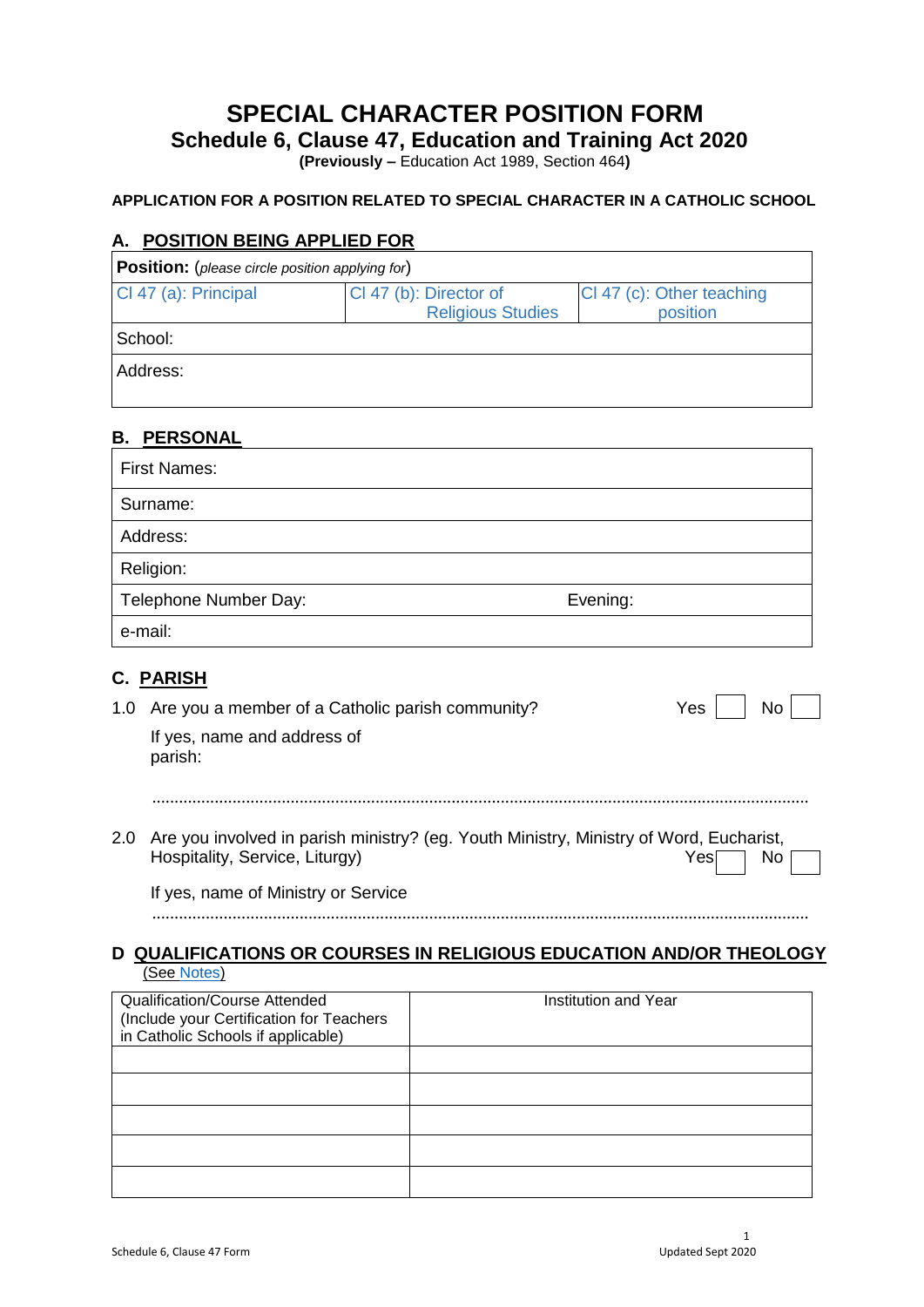Duplicate and attach relevant CV material or certificates etc as appropriate.

| 3.0 If you are a beginning teacher, were you associated with a Catholic school as part of |                         |
|-------------------------------------------------------------------------------------------|-------------------------|
| your practice teaching professional training?<br>If yes, name and address of school(s):   | No $\Box$<br>Yes $\Box$ |
|                                                                                           |                         |

...................................................................................................................................................

### **E. PREVIOUS TEACHING EXPERIENCE RELATED TO THE SPECIAL CHARACTER OF A CATHOLIC SCHOOL**

| Position | School | Year<br>Level | From | To |
|----------|--------|---------------|------|----|
|          |        |               |      |    |
|          |        |               |      |    |
|          |        |               |      |    |
|          |        |               |      |    |
|          |        |               |      |    |

## **F. OTHER QUALIFICATIONS & EXPERIENCE RELEVANT TO THE SPECIAL CHARACTER OF A CATHOLIC SCHOOL** (See Notes)

**G. CATHOLIC CHARACTER REFEREES** Please provide three referees. At least one referee must be a priest, ethnic chaplain or lay pastoral leader who is familiar with your religious practice. (See [note](https://www.nzceohandbook.org.nz/wp-content/uploads/2020/09/Employment-Fact-Sheet-9a-Notes-for-CI-47-Form.pdf) on referees.)

| 1              | Name    | Phone: Day |
|----------------|---------|------------|
|                | Address | Night      |
|                |         | Mobile     |
|                | Email   |            |
|                |         |            |
| $\overline{2}$ | Name    | Phone: Day |
|                | Address | Night      |
|                |         | Mobile     |